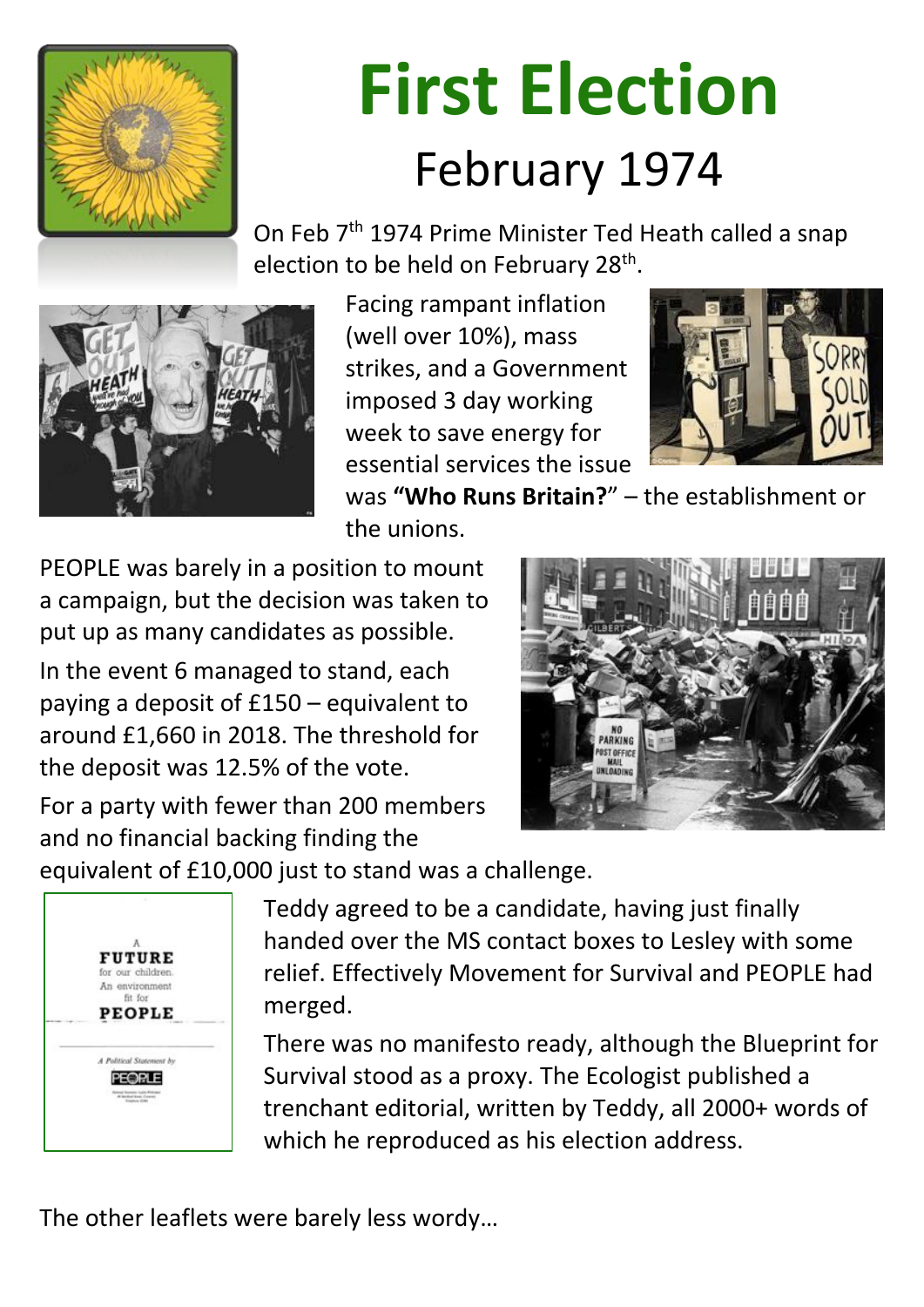## **Word, words and more words** Election communications February 1974



![](_page_1_Picture_2.jpeg)

lost his deposit in style.

![](_page_1_Picture_4.jpeg)

**Political Party Dedicated to** Proposition that People and Places Matter

![](_page_1_Picture_12.jpeg)

![](_page_1_Picture_16.jpeg)

![](_page_1_Picture_17.jpeg)

### **PEOPLE Results**

| <b>Coventry North East</b> | A. Pickard       | 1332 2.79% |
|----------------------------|------------------|------------|
| <b>Coventry North West</b> | Lesley Whittaker | 1550 3.95% |

![](_page_1_Picture_22.jpeg)

| Eye                     | <b>Edward (Teddy) Goldsmith</b> | 253 0.73% |
|-------------------------|---------------------------------|-----------|
| Hornchurch              | <b>Ben Percy-Davis</b>          | 609 1.28% |
| <b>Leeds North East</b> | Clive Lord                      | 300 0.69% |
| Liverpool West Derby    | D. Pascoe                       | 388 0.94% |

![](_page_1_Picture_24.jpeg)

In the event Ted Heath unexpectedly lost his majority and Harold Wilson formed a minority government.

People had a few months to get its act together

![](_page_1_Picture_27.jpeg)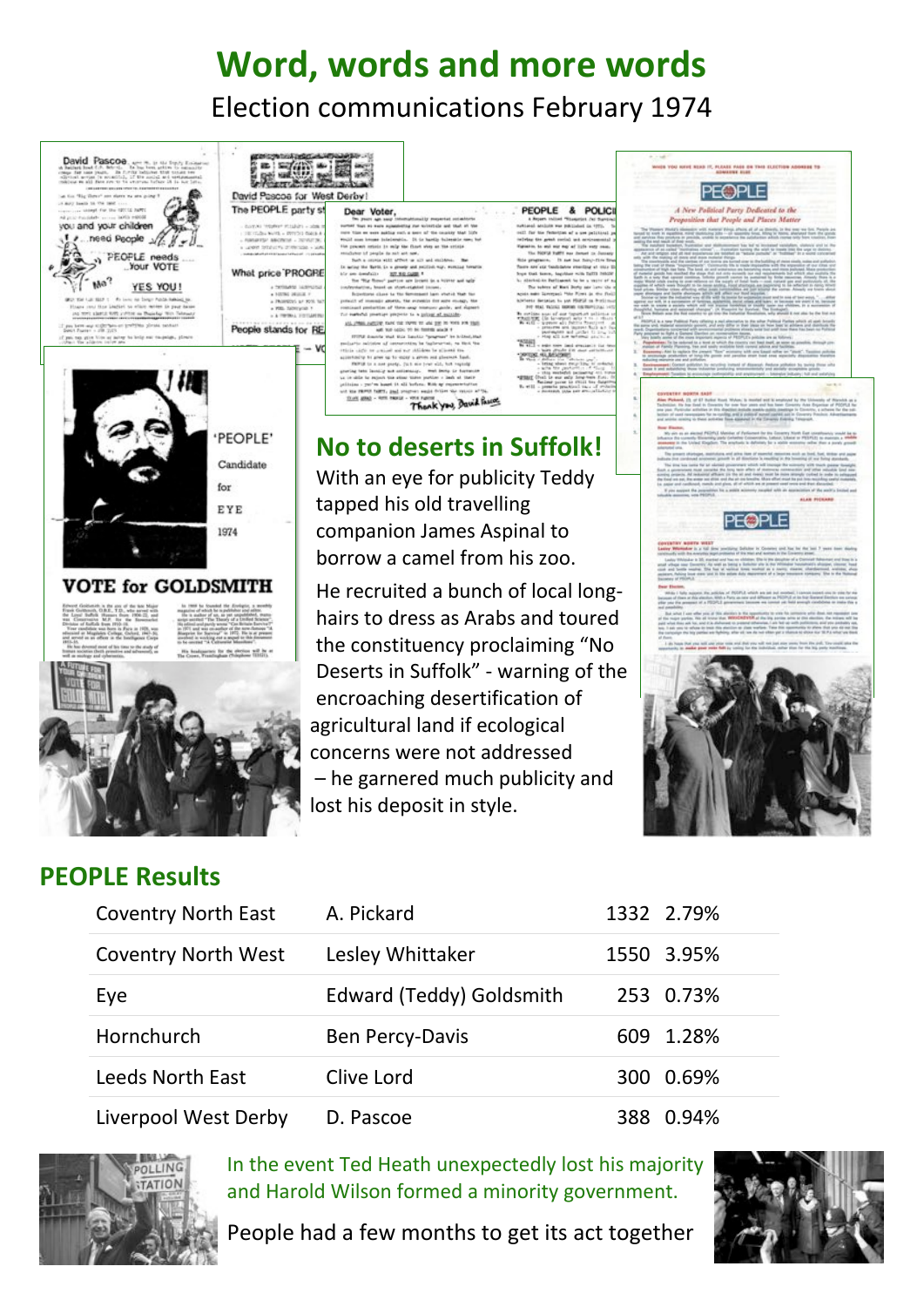# **A Breathing Space** Summer 1974

A minority Labour Government was bound to call another election as soon as it felt that it could win a mandate to govern.

![](_page_2_Picture_2.jpeg)

PEOPLE managed to hold a successful Conference in June in Coventry.

Seventy members attended and adopted a Manifesto. This was originally supposed to have been written by Teddy Goldsmith, but he disappeared to Italy, and no draft was

forthcoming.

It fell to Lesley Whittaker to pull the whole thing together in time for conference, very largely based on the text of Blueprint for Survival.

![](_page_2_Picture_7.jpeg)

![](_page_2_Picture_8.jpeg)

The title of the manifesto was

"A Manifesto for Survival" and the text was circulated to all members.

Over 150 amendments were debated at conference before it was formally adopted.

#### **CONTENTS**

|                                                | ÷              |  |
|------------------------------------------------|----------------|--|
| <b>INTRODUCTION - A Manifesto for Survival</b> | 1              |  |
| A View of a Stable Society                     | $\overline{2}$ |  |
| <b>CONSTITUTION</b>                            | s              |  |
| <b>POPULATION</b>                              | 6              |  |
| <b>ECONOMY</b>                                 | Y.             |  |
| <b>EMPLOYMENT</b>                              | 10             |  |
| <b>RESOURCES</b>                               | 12             |  |
| 1. Energy and Fuel.                            | 12             |  |
| 2. Agriculture and the Environment             | 13             |  |
| <b>TRANSPORT</b>                               | 16             |  |
| SOCIAL WELFARE                                 | 18             |  |
| LOCAL GOVERNMENT                               | 20             |  |
| <b>EDUCATION</b>                               | 21             |  |
| DEFENCE                                        | 23             |  |
| <b>HOUSING</b>                                 | 24             |  |
| FOREIGN POLICY                                 | 25             |  |
| THIRD WORLD                                    | 26             |  |
|                                                |                |  |
|                                                |                |  |
|                                                |                |  |
|                                                |                |  |
|                                                |                |  |
|                                                |                |  |
|                                                |                |  |

![](_page_2_Picture_14.jpeg)

intional wisdom is increasingly perplexed by the mounting problems r society: viciously accelerating inflation, pollution, overcrowding, he many manifestations of womening social becaudown, es that these are only the symptoms of a tick society, and that the roblems arise from the careless way in which we have let the obsessent for material things dominate the process of industrialisation. most of the world has too few material comforts, the over-developed m World has perfected the means of mass producing material goods point that not only exceeds the real requirements of Man, but which its the planet Earth in a way that cannot continue, in achieving o

Eicated indu trial technology we have brought about a gradual disintion of society, by overloading the social system with too many people, reasing mobility which hampers proper socialization, and by reducing sower of public opinion necessary for society's capacity for selfation. The attempted cures only hasten this process: more politicians, bareaucrats, more laws, more tribunals and so on.

a ambitions could literally cost the Earth, To pursue them further lead to total social distriegration, famine, warfare over dwindling aterials and the slow poisoning of the natural world on which our survival ately depends, When these things will happen is open to argument. That must happen is not in doubt, unless civilization changes course in time. LE believes therefore that a stable, ecologically sound way of life will sally develop whether we like it or not, but that the risks of allowing to so 'naturally' are unacceptable-and avoidable.

OPLE accepts the growing body of scientific evidence that the twin re economic growth and continued increase in population, and intends k towards a transition from a growth-orientated society to one whose g principles are minimum disruption of ecological processes; maxiconservation of materials and energy; a population in which recruitment equals loss; and a social system in which the individual can enjoy, rather than feel sestricted by the first three conditions, This will, however, be an immense task, and whilm PEOPLE is quite clear on the new direction